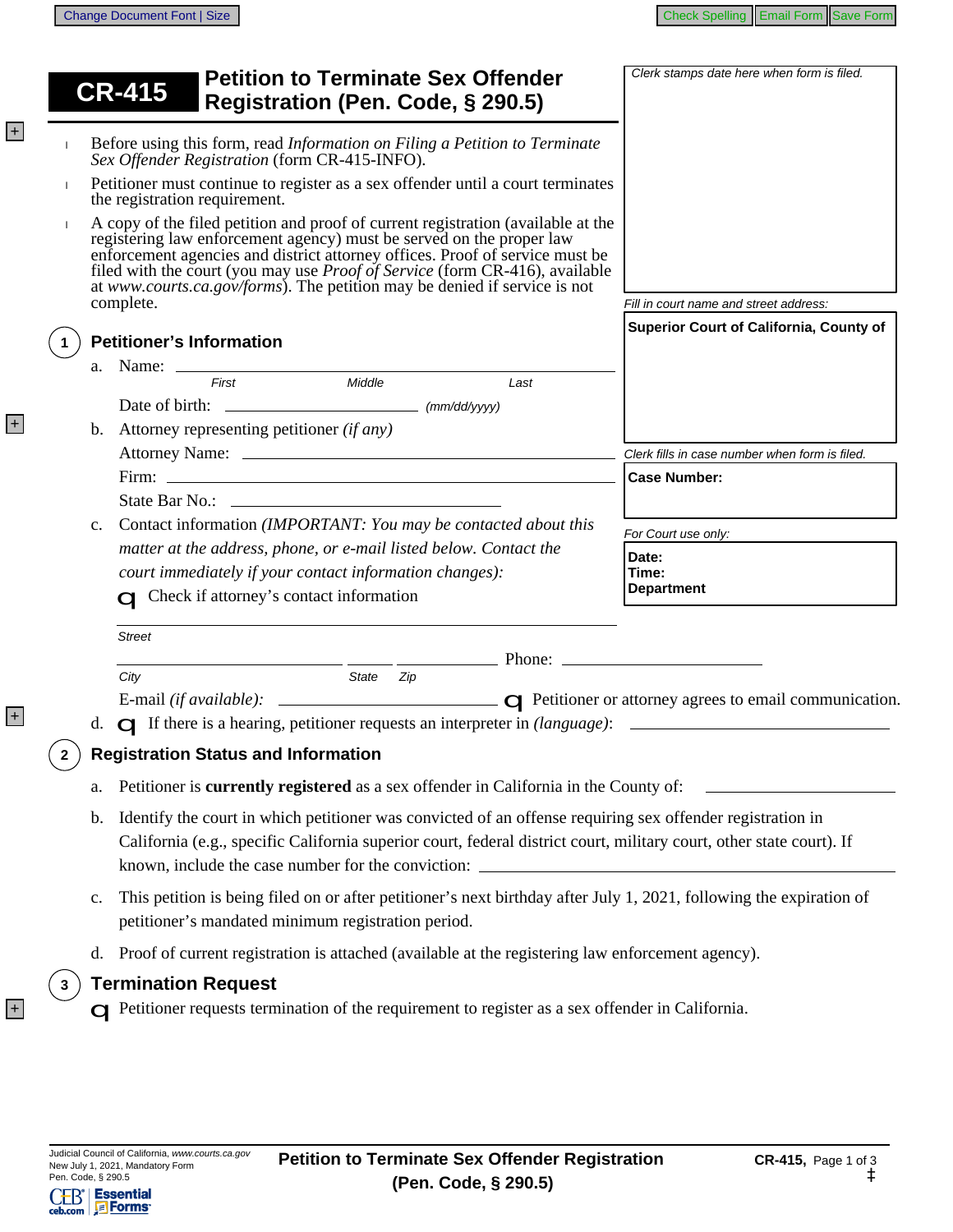**Case Number:** 

|       |                                | <b>Pending Charges</b><br>To my knowledge, there are no pending charges against petitioner that could extend the time to complete the<br>registration requirements of petitioner's tier or change petitioner's tier status. |  |  |
|-------|--------------------------------|-----------------------------------------------------------------------------------------------------------------------------------------------------------------------------------------------------------------------------|--|--|
|       | 5 <sub>5</sub>                 | <b>Custody Status</b>                                                                                                                                                                                                       |  |  |
|       |                                | $\Box$ Petitioner is not in custody (in jail or prison).                                                                                                                                                                    |  |  |
|       | <b>Supervision Status</b><br>6 |                                                                                                                                                                                                                             |  |  |
|       |                                | G Petitioner is not on parole, probation, postconviction supervised release, or any other form of supervised release.                                                                                                       |  |  |
|       | $\overline{7}$                 | <b>Tier Designation and Eligibility</b>                                                                                                                                                                                     |  |  |
|       |                                | Petitioner was designated by the Department of Justice in the following tier and has registered for the following                                                                                                           |  |  |
| $ + $ |                                | number of years:                                                                                                                                                                                                            |  |  |
|       |                                | $\Box$ Tier 1 (Adult)<br>a.                                                                                                                                                                                                 |  |  |
|       |                                | (1) $\Box$ Petitioner has registered for at least 10 years.<br>b. $\Box$ Tier 2 (Adult)                                                                                                                                     |  |  |
|       |                                | (1) $\Box$ Petitioner has registered for at least 20 years; or                                                                                                                                                              |  |  |
|       |                                | $\Box$ Petitioner has registered for at least 10 years and all of the following apply:<br>(2)                                                                                                                               |  |  |
|       |                                | (a) $\bigcirc$ Petitioner has not been convicted of a new offense requiring sex offender registration since                                                                                                                 |  |  |
|       |                                | petitioner was released from custody on the offense requiring sex offender registration;                                                                                                                                    |  |  |
|       |                                | (b) $\Box$ Petitioner has not been convicted of a new offense listed in Penal Code section 667.5(c) (violent                                                                                                                |  |  |
|       |                                | felonies) since petitioner was released from custody on the offense requiring sex offender registration;                                                                                                                    |  |  |
|       |                                | and                                                                                                                                                                                                                         |  |  |
|       |                                | (c) $\Box$ The offense for which petitioner is required to register as a sex offender in California                                                                                                                         |  |  |
|       |                                | $(1)$ involved no more than one victim 14 through 17 years of age, $(2)$ occurred when petitioner was<br>under 21 years of age, (3) is not one listed in Penal Code section 667.5(c) (except Penal Code                     |  |  |
|       |                                | section $288(a)$ , and (4) is not one listed in Penal Code section 236.1.                                                                                                                                                   |  |  |
| $ + $ |                                | c. $\Box$ Tier 3 (All of the following apply.)                                                                                                                                                                              |  |  |
|       |                                | (1) $\Box$ Petitioner's designation is based only on a risk-level assessment;                                                                                                                                               |  |  |
|       |                                | (2) $\bigcirc$ Petitioner has registered for at least 20 years;                                                                                                                                                             |  |  |
|       |                                | (3) $\Box$ Petitioner has not been convicted of a new offense requiring sex offender registration since petitioner                                                                                                          |  |  |
|       |                                | was released from custody on the offense requiring sex offender registration;                                                                                                                                               |  |  |
|       |                                | (4) $\Box$ Petitioner has not been convicted of a new offense listed in Penal Code section 667.5(c) (violent felonies)                                                                                                      |  |  |
|       |                                | since petitioner was released from custody on the offense requiring sex offender registration; and                                                                                                                          |  |  |
|       |                                | (5) $\Box$ Petitioner is not required to register for a conviction pursuant to Penal Code section 288 or an offense<br>listed in Penal Code section 1192.7(c) (serious felonies).                                           |  |  |
|       |                                |                                                                                                                                                                                                                             |  |  |
|       | 8                              | <b>Previous Petition</b>                                                                                                                                                                                                    |  |  |
|       |                                | a. Petitioner (check one) $\Box$ has $\Box$ has not previously filed a Penal Code section 290.5 petition                                                                                                                    |  |  |
| $ + $ |                                | in California for termination of a sex offender registration requirement that was denied by the court.                                                                                                                      |  |  |
|       |                                | The previous petition was denied in (case number): ______________________________, in the Superior Court of California,<br>b.<br>County of $\qquad \qquad$ , on $(date)$ :                                                  |  |  |
|       |                                |                                                                                                                                                                                                                             |  |  |
|       |                                |                                                                                                                                                                                                                             |  |  |
|       |                                |                                                                                                                                                                                                                             |  |  |
|       |                                | c. The court set _____ (years) _____ (months) as the time period after which petitioner may request termination again.                                                                                                      |  |  |